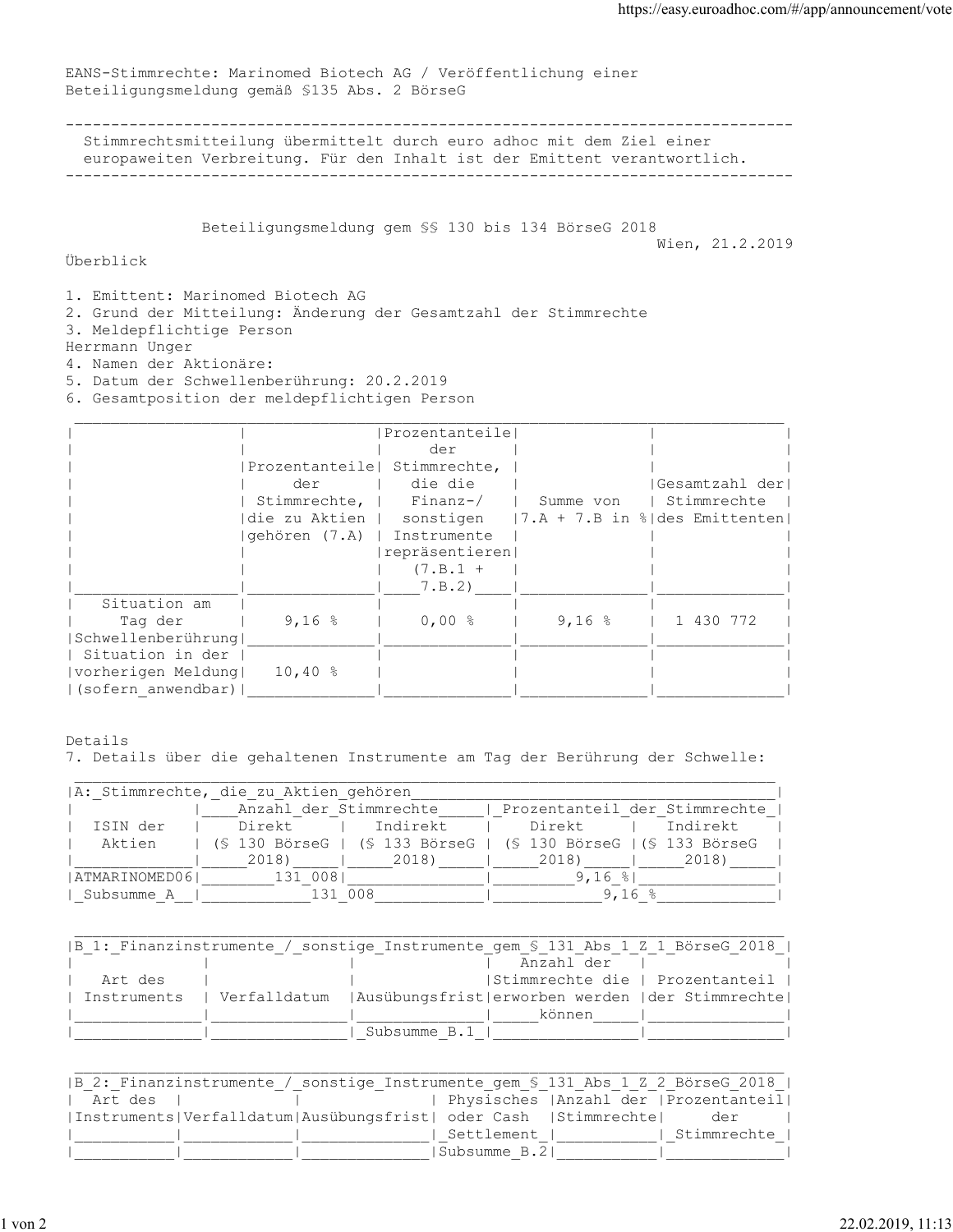8. Information in Bezug auf die meldepflichtige Person: Die meldepflichtige Person (Punkt 3) wird nicht von einer natürlichen/ juristischen Person kontrolliert und kontrolliert auch keine andere Person, die direkt oder indirekt Instrumente am Emittenten hält. 9. Im Falle von Stimmrechtsvollmacht Datum der Hauptversammlung: - Stimmrechtsanteil nach der Hauptversammlung: - entspricht - Stimmrechten 10. Sonstige Kommentare: **-** And the state of the state of the state of the state of the state of the state of the state of the state of the state of the state of the state of the state of the state of the state of the state of the state of the st Wien am 21.2.2019

Ende der Mitteilung euro adhoc --------------------------------------------------------------------------------

| Emittent: | Marinomed Biotech AG       |
|-----------|----------------------------|
|           | Veterinärplatz 1           |
|           | A-1210 Wien                |
| Telefon:  | 0043250774460              |
| FAX:      | 0043250774493              |
| Email:    | office@marinomed.com       |
| WWW :     | www.marinomed.com          |
| ISIN:     | ATMARINOMED6, AT0000A1WD52 |
| Indizes:  |                            |
| Börsen:   | Wien                       |
| Sprache:  | Deutsch                    |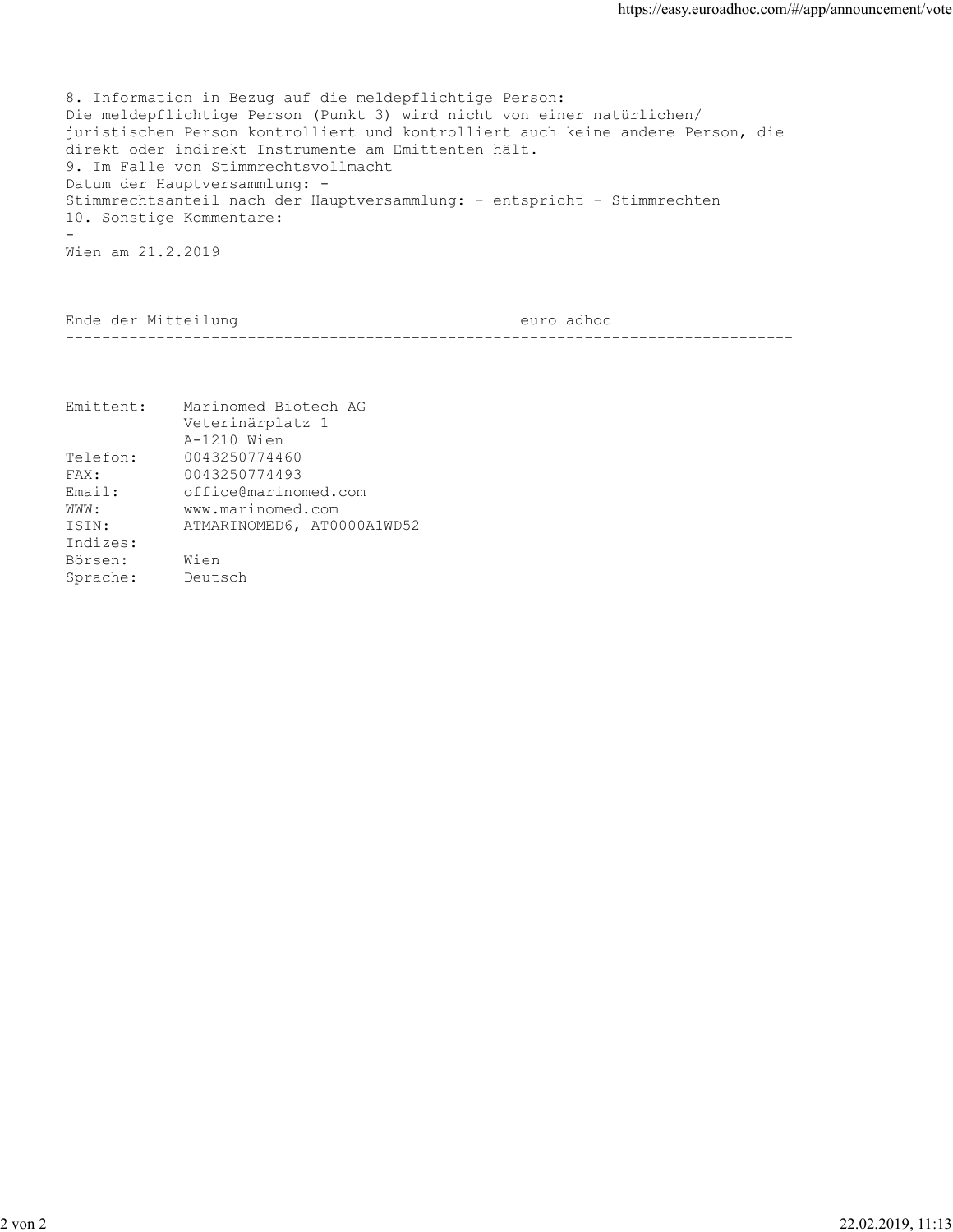EANS-Voting Rights: Marinomed Biotech AG / Publication of a participation notification according to art. 135 para. 2 Stock Exchange Act

-------------------------------------------------------------------------------- Notification of voting rights transmitted by euro adhoc with the aim of a Europe-wide distribution. The issuer is responsible for the content of this announcement.

--------------------------------------------------------------------------------

 Major holdings notification pursuant to Sec. 130 to 134 BörseG 2018 Wien, 21.2.2019

Overview

1. Issuer: Marinomed Biotech AG

2. Reason for the notification: Event changing the breakdown of voting rights 3. Person subject to notification obligation

Herrmann Unger

4. Name of shareholder(s):

5. Date on which the threshold was crossed or reached: 20.2.2019

6. Total positions

|                  |                    | % of voting                                                     |          |                                                                |
|------------------|--------------------|-----------------------------------------------------------------|----------|----------------------------------------------------------------|
|                  |                    |                                                                 |          | % of voting   rights through   Total of both   Total number of |
|                  |                    | rights attached  financial/other  in $%$ (7.A +   voting rights |          |                                                                |
|                  |                    | to shares $(7.A)$   instruments   $7.B$ )                       |          | of issuer                                                      |
|                  |                    | $ (7.B.1 + 7.B.2) $                                             |          |                                                                |
| Resulting        |                    |                                                                 |          |                                                                |
| situation on     |                    |                                                                 |          |                                                                |
| the date on      | 9,16 $\frac{8}{3}$ | $0,00$ %                                                        | $9,16$ % | 1 430 772                                                      |
| which threshold! |                    |                                                                 |          |                                                                |
| was crossed /    |                    |                                                                 |          |                                                                |
| reached          |                    |                                                                 |          |                                                                |
| Position of      |                    |                                                                 |          |                                                                |
| previous         | $10,40$ %          |                                                                 |          |                                                                |
| notification     |                    |                                                                 |          |                                                                |
| (if applicable)  |                    |                                                                 |          |                                                                |

Details 7. Notified details of the resulting situation:

|               | A: Voting rights attached to shares |                         |                                                                                |          |
|---------------|-------------------------------------|-------------------------|--------------------------------------------------------------------------------|----------|
|               |                                     | Number of voting rights | % of voting rights                                                             |          |
|               | Direct                              | Indirect                | Direct                                                                         | Indirect |
|               |                                     |                         | ISIN Code   (Sec 130 BörseG  (Sec 133 BörseG  (Sec 130 BörseG  (Sec 133 BörseG |          |
|               | 2018)                               | 2018)                   | 2018)                                                                          | 2018)    |
| ATMARINOMED06 | 131 0081                            |                         | 9,16 $\frac{8}{3}$                                                             |          |
| SUBTOTAL A    | 1 3 1                               | 008                     | 9.⊥6                                                                           |          |

| 2018    |                                                                |             |
|---------|----------------------------------------------------------------|-------------|
|         | Number of voting                                               |             |
|         | rights that may                                                |             |
| Type of | be.                                                            | % of voting |
|         | instrument   Expiration Date  Exercise Period  acquired if the | rights      |
|         | instrument is                                                  |             |
|         | exercised                                                      |             |
|         | SUBTOTAL B.1                                                   |             |

|B 2: Financial / Other Instruments pursuant to Sec. 131 para. 1 No. 2 BörseG |  $|2018$ | Type of | Expiration | Exercise | Physical / | Number of |% of voting |